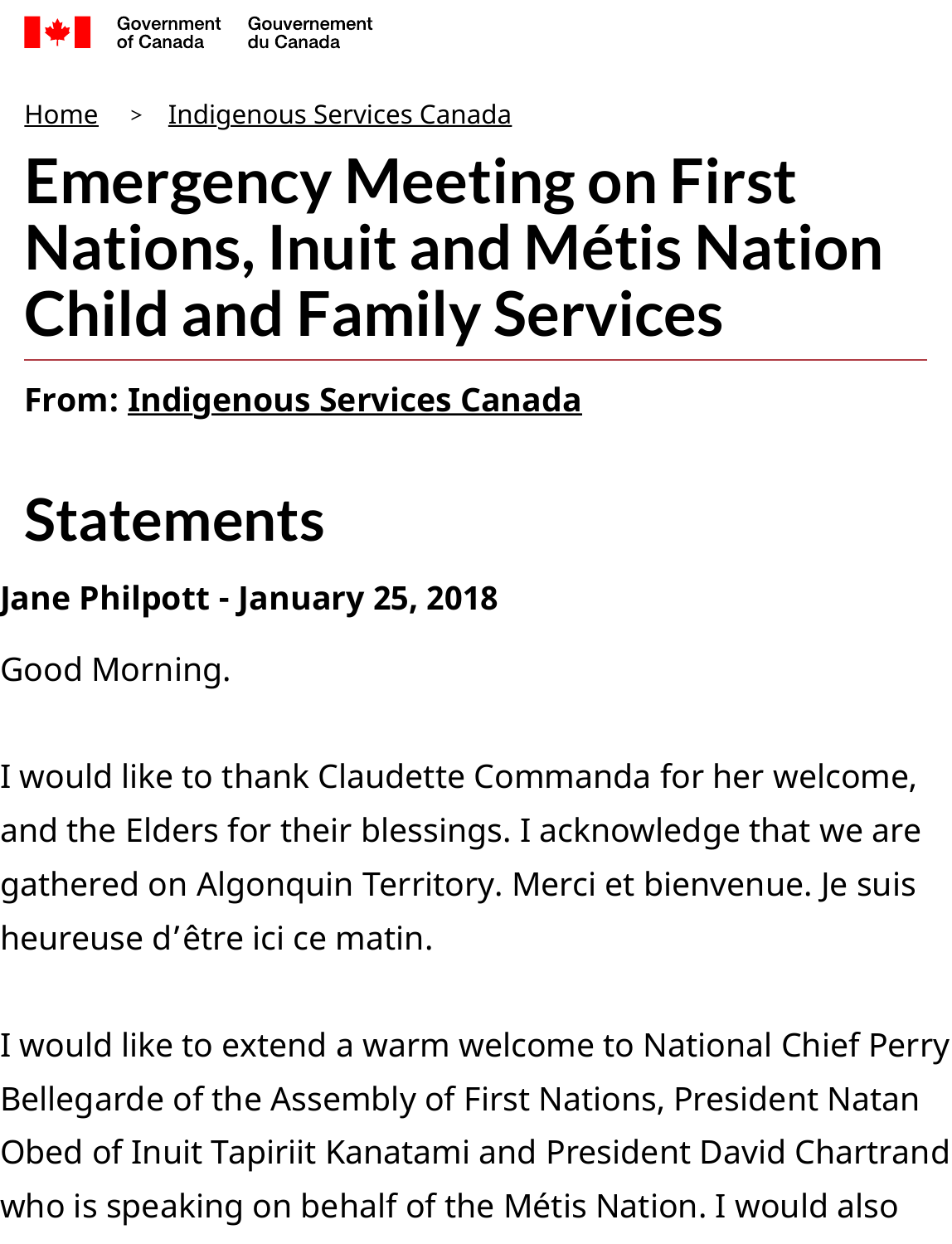like to extend my thanks to my colleague and friend, Minister Carolyn Bennett, who walked this path before me and has been an example in her leadership. Finally, I would like to thank my staff and officials for organizing this critical meeting at such short notice.

Recently, Senator Murray Sinclair published an opinion piece in which he said that:

The child welfare system… function(s) from the inherent fundamental belief that we as parents in our own communities do not have the right to birth, raise, educate, discipline and protect our children from Canada's inherent racism.

He called on Indigenous and non-Indigenous Canadians alike to change our ways – for the sake of the children. It should be no surprise that Senator Sinclair, chair of the Truth and Reconciliation Commission, should highlight the importance of change for Indigenous child welfare. He notes that it is no coincidence that the first five Calls to Action of the TRC are related to child welfare. These Calls to Action are intended to be top priorities for us.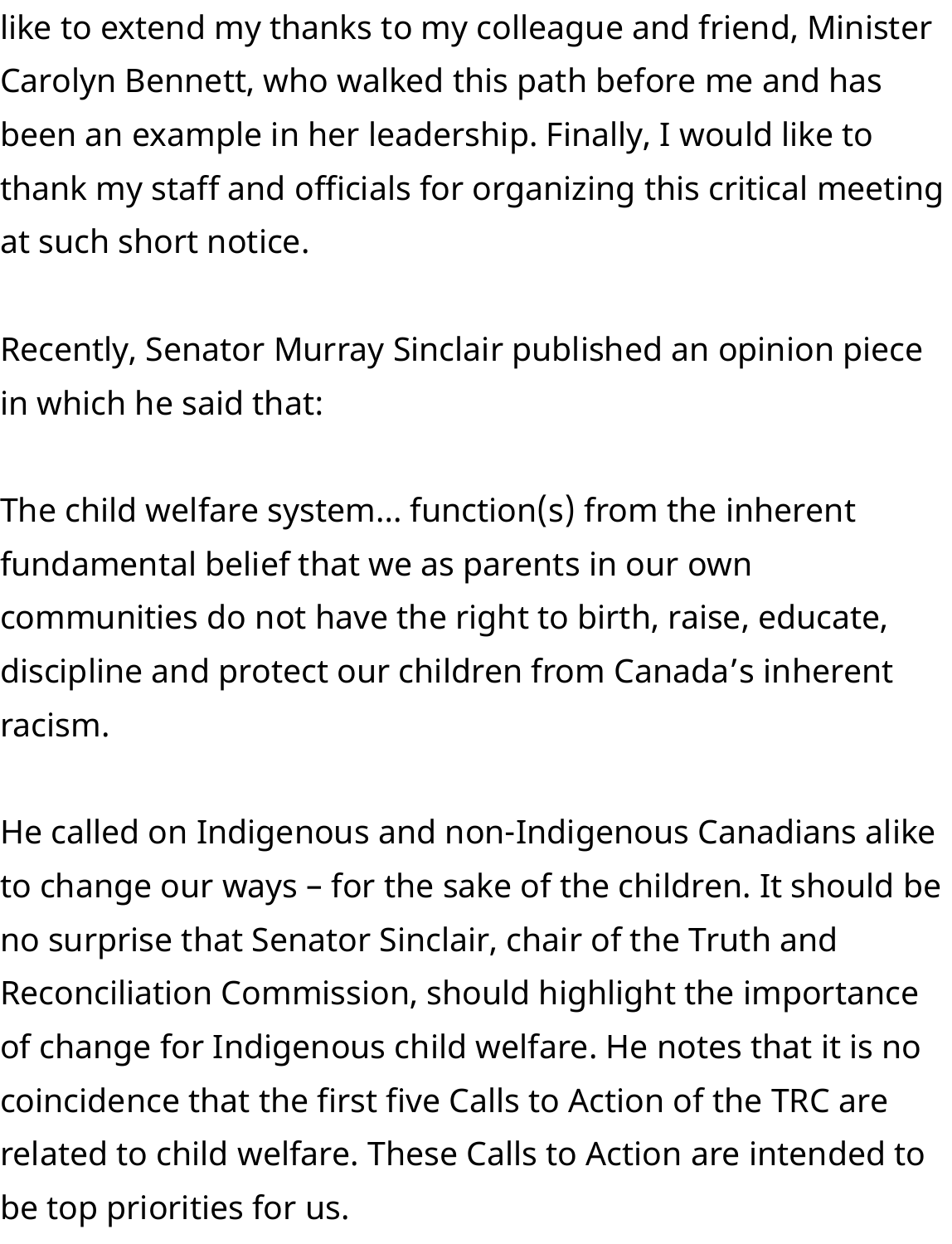So I am thankful that each of you has come here today for this important meeting. I want to acknowledge the presence of Métis Nation and Inuit partners alongside First Nation partners.

Let me say from the outset: today is not about assigning blame. It is about acknowledging the severity and importance of the crisis and determining how each of us can be part of the solution, part of the urgent need for reform – to keep children and families together.

We already know the facts. The severe over-representation of Indigenous children in foster care is well documented. Census 2016 data indicate that Indigenous children aged 0 to 14 make up 7.7 per cent of all Canadian children. But they represent over 52 per cent of children in foster care in private homes.

So why was this issue prioritized by the TRC? Well, for one thing, the link to residential schools has been noted by many – including the final report of the TRC which states: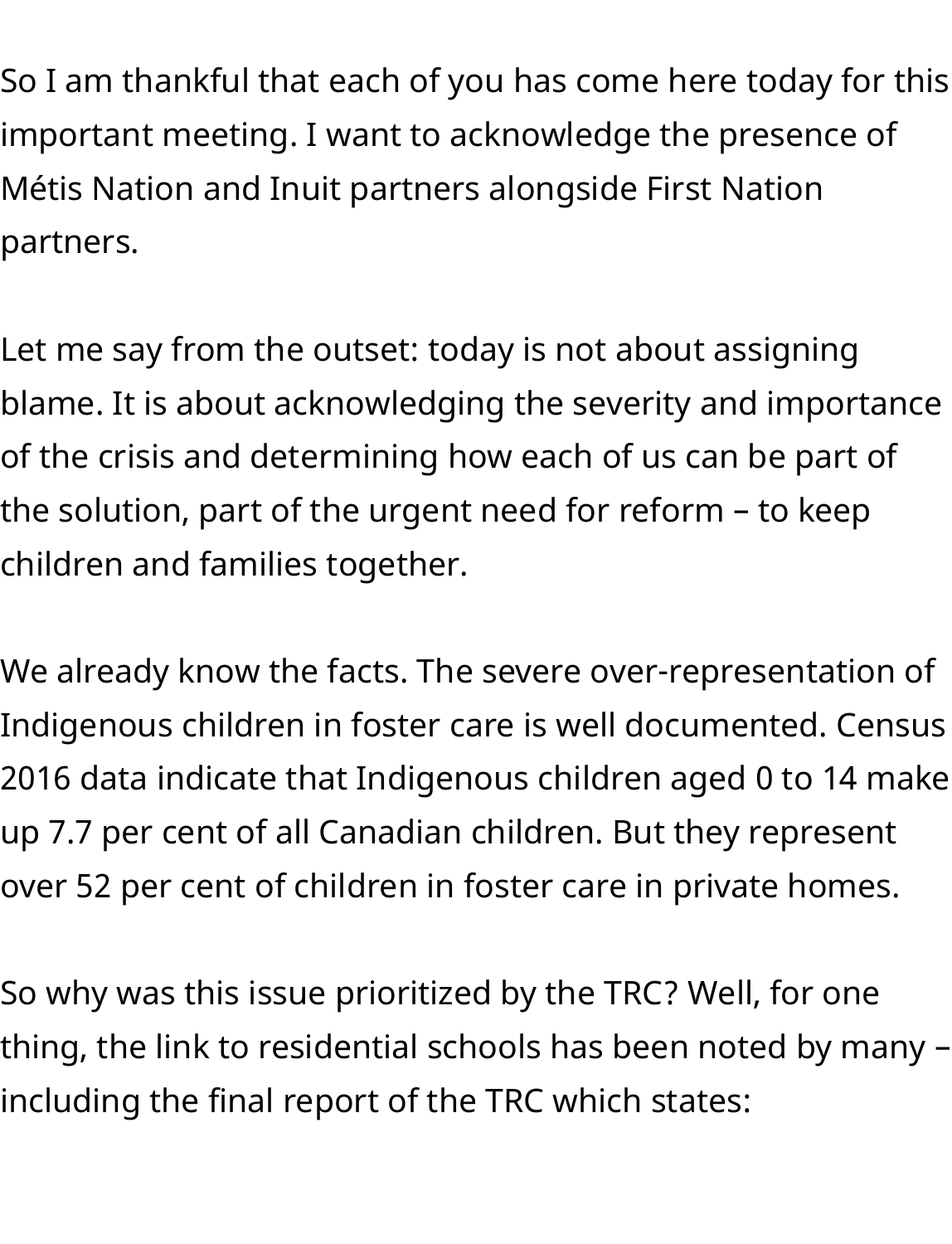*The doors are closed at the residential schools but the foster homes are still existing and our children are still being taken away… Canada's child-welfare system has simply continued the assimilation that the residential school system started.*

Experts have noted that the trauma caused by residential schools was not only the physical abuse that children suffered – but the breaking apart of families and homes. Many of you in this room could tell stories about how you or your family members have been impacted because children as young as five years old were taken from their communities – separated from their language, their land, and their traditions.

To the extent that this continues to happen with the overrepresentation of Indigenous children in the child welfare system, we have a responsibility to take action. As the first Truth and Reconciliation Commission's Call to Action states, we are all called upon to reduce the number of Indigenous children in care. This is a shared responsibility.

That's why I'm thankful for the accumulated expertise in the room. I've only been in my current position for five months. I have lots to learn. But let me share some of the concerns I've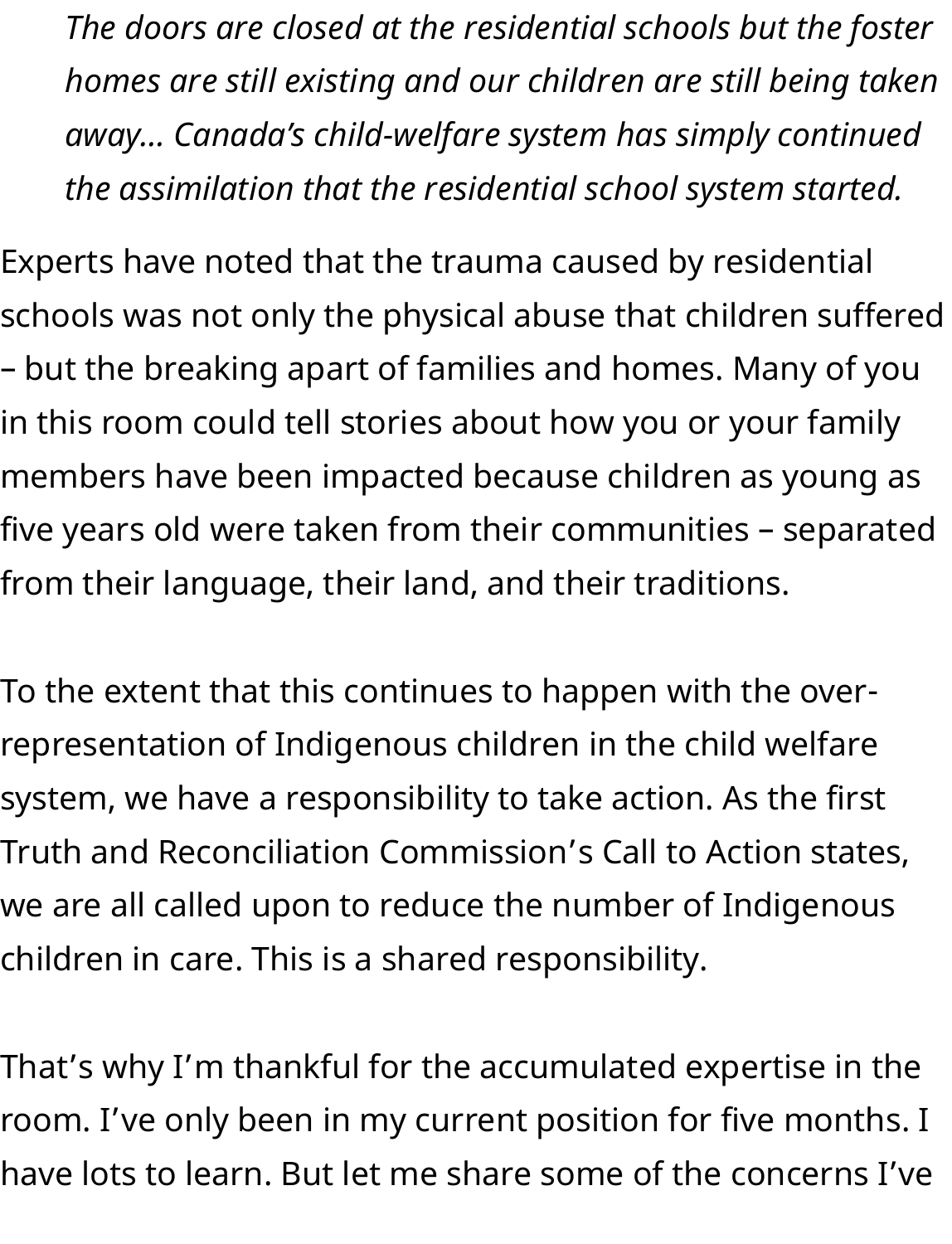heard from people like you about how the current approach is not working.

We've all heard poignant stories of the separation of children and families. Unfortunately, many children are removed from their homes when they could have remained at home if more prevention services were available. I have heard time and again that the current focus is too much on protection and not enough on prevention. I hear concerns about the need for cultural competency in social workers and administrators – about the need for better methods of assessing families and making decisions that take culture into account.

We are acutely aware that there are concerns about funding – that it is insufficient, inflexible and incentivizes apprehension. Many have talked to me about how current funding policies don't permit financial support for kinship care. Simply put, funding based on the number of children in care is apprehension-focused and not prevention-focused. The underfunding of prevention services while fully funding maintenance and apprehension expenses creates a perverse incentive.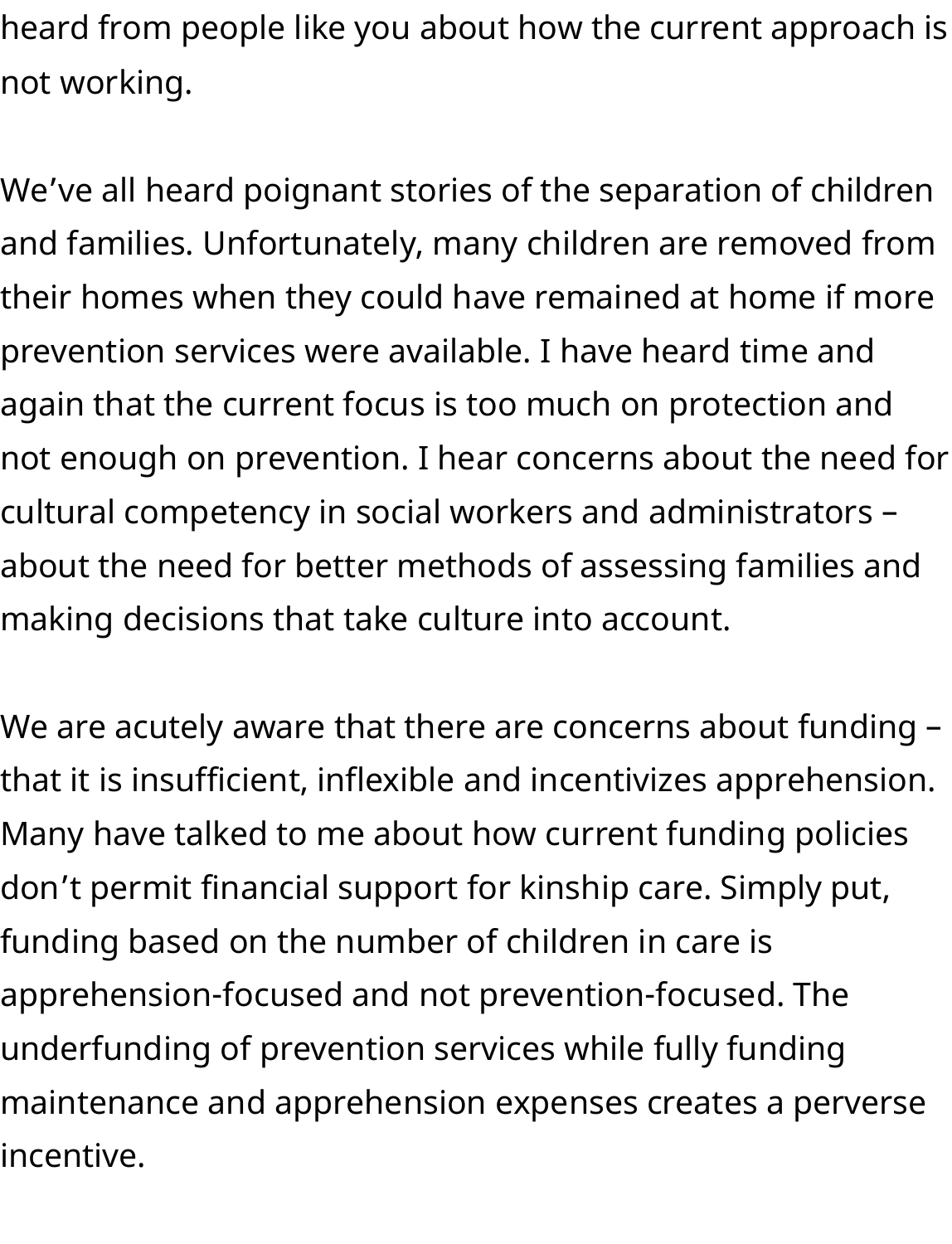Another big challenge is the lack of reporting and available data. It's very hard to understand a problem if you can't measure its extent at the outset. No one actually knows how many Indigenous children are in care across the country. No one has good data about the rates of apprehension, where those children are going and why. The TRC devotes two Calls to Action to the matter of better data on child welfare. This is a critical element towards successful reform.

The good news is that many of you have been working tirelessly to find solutions to all of these challenges. Today is about sharing your knowledge and examining what is already working in order to lay out the pragmatic steps we need to take to disrupt the status quo.

Without a doubt, we need a strong focus on prevention. This encompasses a whole range of measures – including poverty reduction and making sure parents are well supported to care for their kids. That support for parenting starts from before children are born and needs to continue as they age. It includes better access to childcare, respite care and early learning. Prevention includes better resources to recognize, treat and heal psychological trauma and problematic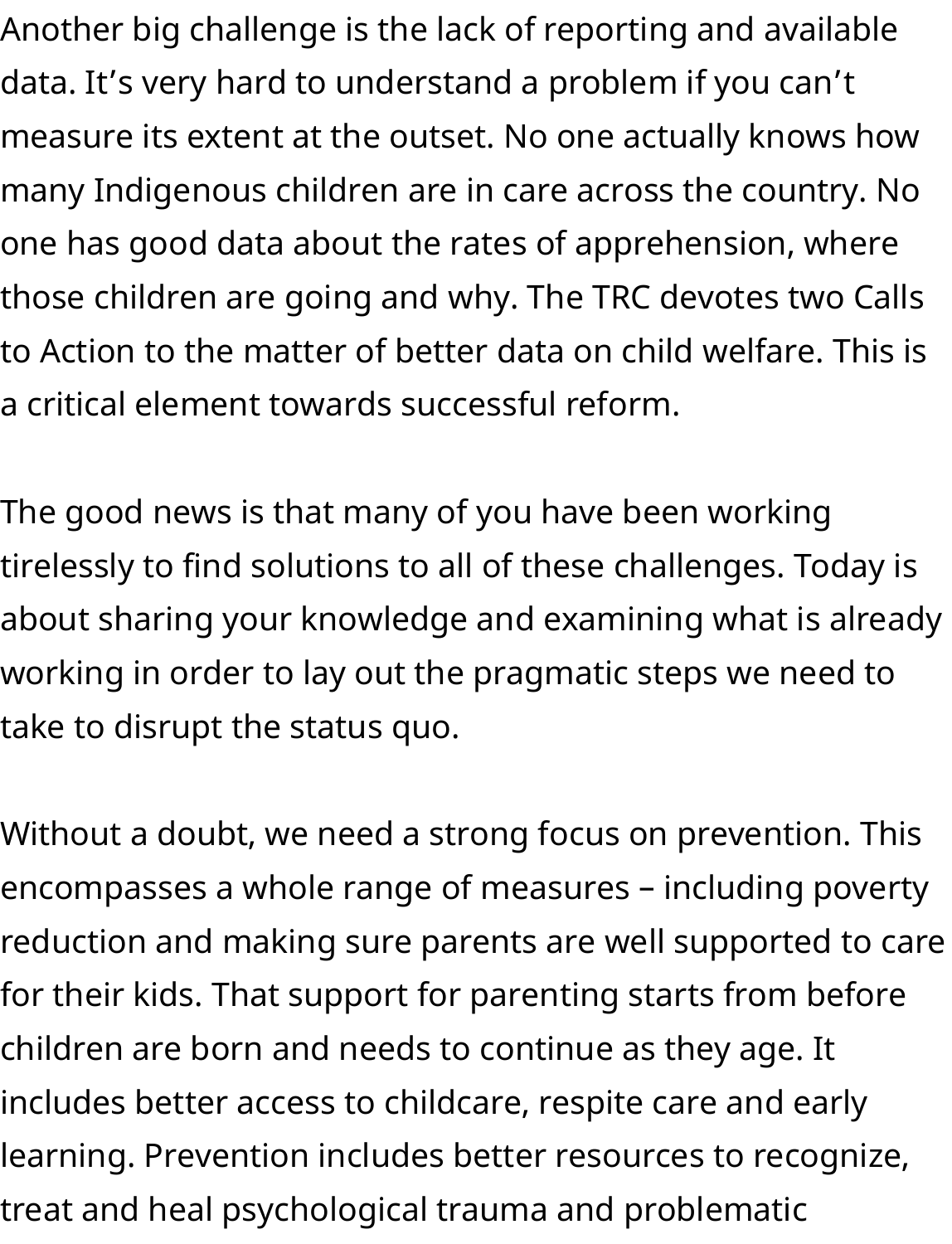substance use in families – but also to expand traumainformed training for teachers, police, judges, lawyers, social workers and government officials.

Beyond better prevention, it seems clear that there must be major system reforms. There must be a policy shift from automatic apprehension to investments in prevention and family reconciliation. We must find ways for the removal of children in such extraordinary numbers to be stopped. Effective approaches to family reunification should be expanded. Children should remain with their families and their kin whenever it is humanly possible.

Many have noted that the US has done better than we have on reforming child welfare for Indigenous peoples – in part due to federal legislation. I am told that in their systems tribal courts play an important role. They have exclusive jurisdiction over custody proceedings, leading to greater tribal authority over the placement of children, as well as expansion of family preservation programs.

One of the issues on which I'd like to hear your views over the next two days is on the matter of federal legislation on child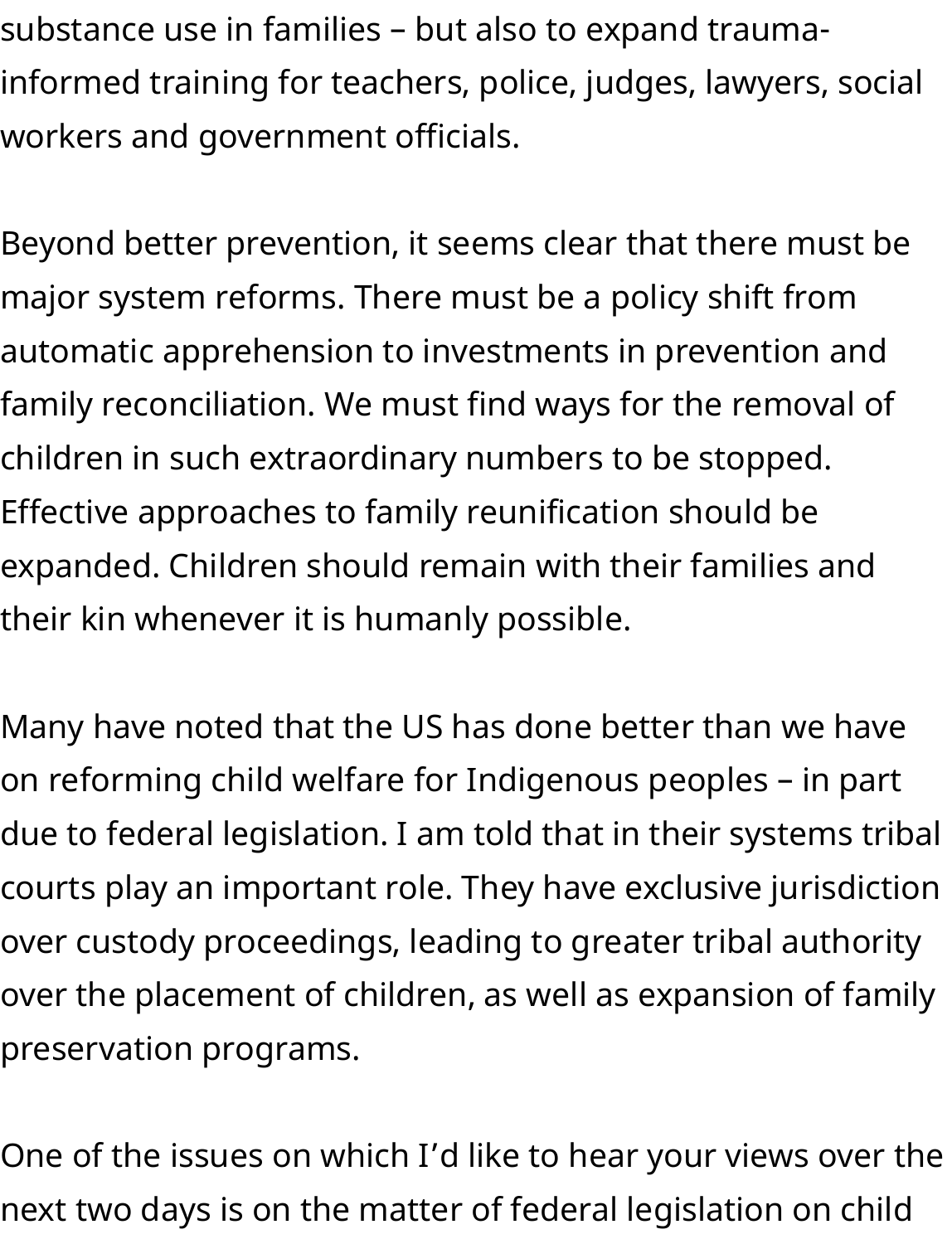welfare. This is one of the Calls to Action of the TRC. Many of you have indicated your interest in pursuing jurisdiction and there may be a role for legislation to facilitate the recognition of the right to self-determination in this sector. I encourage you to speak up if that is a priority for you.

These are a few potential solutions that we can discuss together. I know you are aware of more. I hope that you will share every bold and creative solution you can imagine. Please be as concrete and practical as possible in your recommendations about the way forward.

I assure you that we, as a federal government, are firmly committed to being part of the solution. So I am pleased to announce today our government is committing to six points of action we will undertake – together with our partners – to address the over-representation of Indigenous children and youth in care in Canada. These include:

- 1. Continuing the work to fully implement all orders from the Canadian Human Rights Tribunal;
- 2. Shifting the programming focus to prevention and early intervention;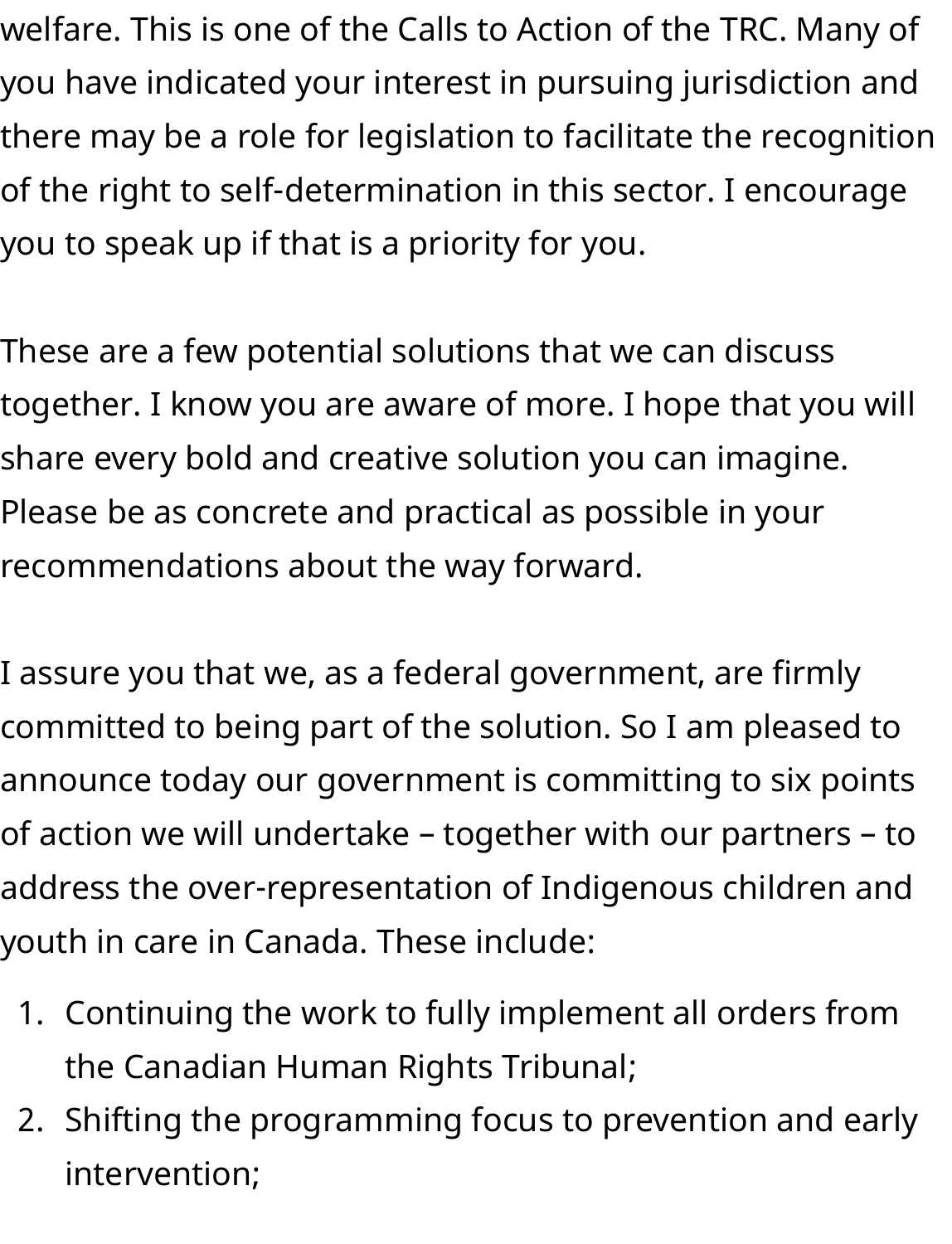- 3. Exploring the potential for co-developed federal child welfare legislation;
- 4. Supporting Inuit and Métis Nation leadership to advance culturally-appropriate reform;
- 5. Developing a data and reporting strategy with provinces, territories and Indigenous partners; and

Accelerating the work of trilateral technical tables that are in place across the country.

As our discussions begin, I want you to know that we have Rapporteurs in each session. They will sum up the lessons and recommendations. All of these will be provided to the leaders for tomorrow's sessions.

We recognize that many of the issues to be discussed today are difficult to speak about and painful to hear – and may resurface your own trauma. We are grateful to be joined by several Elders and healers who will be available throughout the day to provide support as needed.

I look forward to our time here today. The children of today